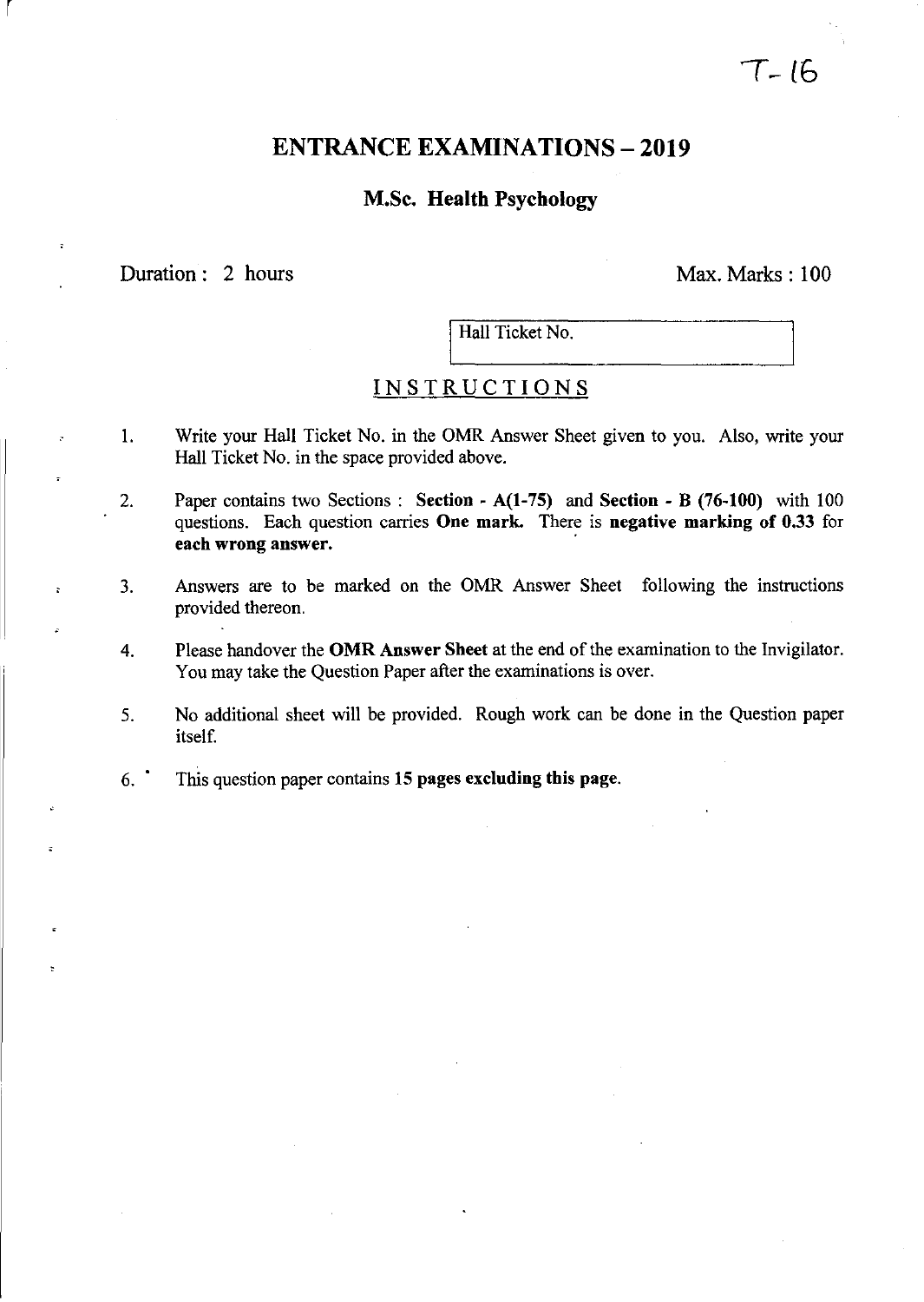#### SECTION-A

- I. Which of the following level of measurement refers to rank?
	- A. Nominal

 $\vert$ 

- B. Interval
- C. Ratio
- D. Ordinal
- 2. Attending to an individual's inner states, including emotions, thoughts, desires, and traits refers to
	- A. Self-awareness
	- B. Self-perception
	- C. Self esteem
	- D. Self-deception
- 3. Before Freud came up with the concept of Free Association, along with another physician , he brought in an interesting innovation by encouraging patients to talk freely about their problems while under hypnosis, which provided a great emotional release which was called *catharsis* 
	- A. Ambrose-Auguste Liebeault
	- B. Emil Kraepelin
	- C. Richard Kraft-Ebbing
	- D. Josef Breuer
- 4. Children who perform better in primary schools tend to perform better in high school. This is an example of a
	- A. Negative correlation
	- B. Zero correlation
	- C. Positive correlation
	- D. Biserial correlation
- 5 .• Who proposed the classification of declarative memory into episodic memory and semantic memory? The contract of the contract of the contract of the contract of the contract of the contract of the contract of the contract of the contract of the contract of the contract of the contract of the contract of the co
	- A. Atkinson & Shiffrin
	- B. Craik & Lockhart
	- C. Endel Tulving
	- D. Warrington
- 6. Dingu memorized her shopping list. When she got to the store however, she found she had forgotten many of the items from the middle of the list. This is an example of
	- A. Inappropriate encoding
	- B. Retrograde amnesia
	- C. Proactive interference
	- D. The serial-position effect
- 7. One's experience or image of oneself developed through interaction with others is referred to as

- A. Conditions of worth
- B. Positive regard
- C. Self-actualization
- D. Unconditional positive regard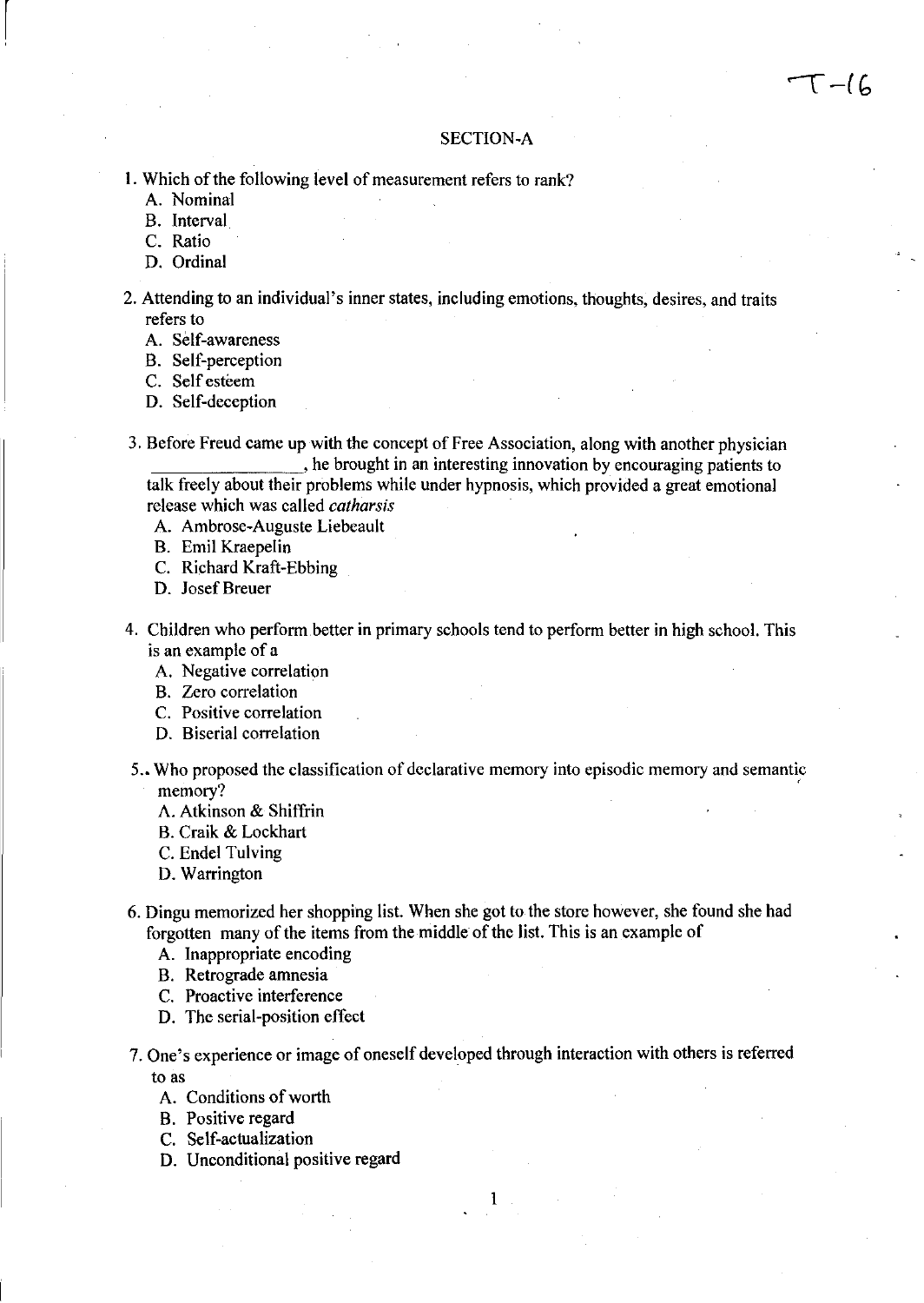- 8. Which of the following.is a nominal-level variable?
	- A. Number of students in statistics class
	- B. Time it takes to come to statistics class
	- C. Weight of the students in statistics class
	- D. Hair colour of students in statistics class
- 9. Which one of the following is principle of Gestalt law of organization?

A. Clearness

B. Interposition

C. Similarity

- D. Shadow
- 10. The interquartile range is the difference between the 75th percentile and the 25th percentile. What statistics is the same as the 50th percentile?

A. Mean

- B. Mode
- C. Medium
- D. Median
- II. A type of non-associative learning that is characterized by a decrease in behavioral response to an innocuous stimulus is

A. Sensitization

B. Latent learning

C. Habituation

- D. Cognitive learning
- 12. An organized pattern of physical growth that proceeds from the center of the body outward is A. Cephalocaudal
	- B. Epigenesis
	- C. Proximodistal
		- D. Centrifugal
- 13. What is the percentage (approximate) of cases that have values between the z-score of -2 and +2 of a normal distribution?
	- A.66.7
	- B. 95
	- C. 99
	- D. 100
- 14. Which of the following statement is incorrect from Humanistic perspective?
	- A. Present a positive and optimistic view of human behaviour
	- B. Regard people as targets of their unconscious motivations and conflicts
	- C. Place an emphasis on individual experiences, relationships and ways of understanding the world
	- D. Based on beliefs that everyone's experience is unique, and that the individual's perception of the world is critical to their understanding and behaviour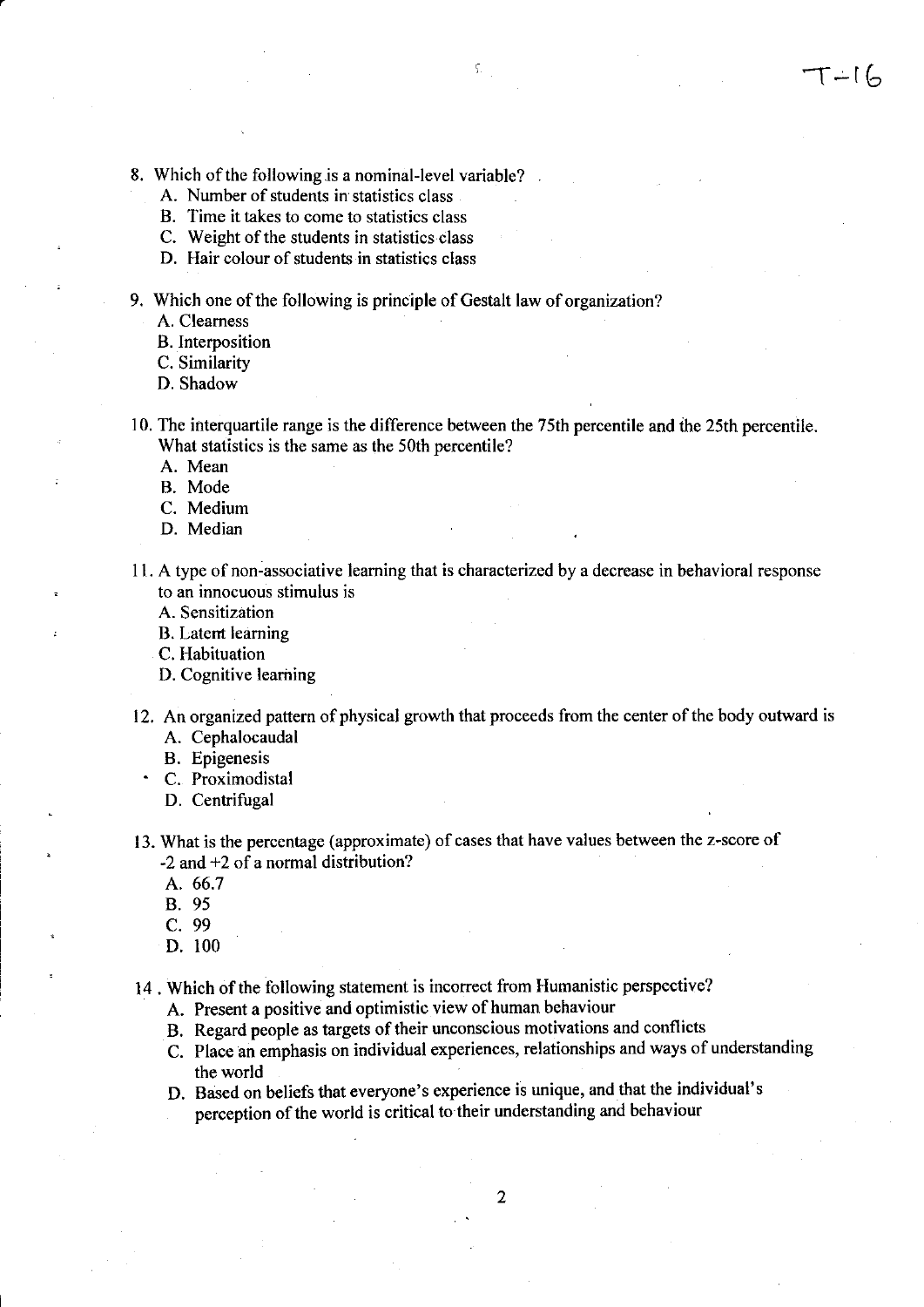15. According to \_\_\_\_\_\_\_\_\_, Dissociative fugue is a specifies of dissociative amnesia rather than a separate diagnosis

A, DSM5

- B. DSMIVTR
- C. lCD 10
- D. WHO IS
- 16. Which one of the following is not a monocular cue?
	- A. Perspective
	- B. Introspection
	- C. Shadow
	- D. Relative size
- 17. The median of 13,9,16, II, 18, 14, and 5 is
	- A. 13.5
	- B. 14
	- C. 13
	- D. 14.5

18. The ability of the neural system to change in response to experience is called

- A. Assimilation
- B. Elasticity
- C. Plasticity.
- D. Adaptation

19. How are behaviorism and cognitive psychology different?

- A. Behaviorism relies on the scientific method, whereas Cognitive Psychology does not
- B. Mental processes are irrelevant in behaviorism, whereas they are central to Cognitive Psychology
- C.. Behaviorists do not believe that there is such a thing as mental illness, whereas Cognitive Psychologists do
- D. Cognitive Psychologists attach no importance to social experiences, whereas behaviorists do
- 20. March Category A with Category B

Category A

- i. Mary Ainsworth
- ii. Lawrence Kohlberg
- iii. Jerome Bruner
- iv. Lev Vygotsky

Category B

- a. Attachment
- b. Cognitive Development
- c. Sociocultural Theory
- d. Moral Development

A. i-a, ii-d, iii-b, iv-c B. i-d, ii-c, iii-a, iv-b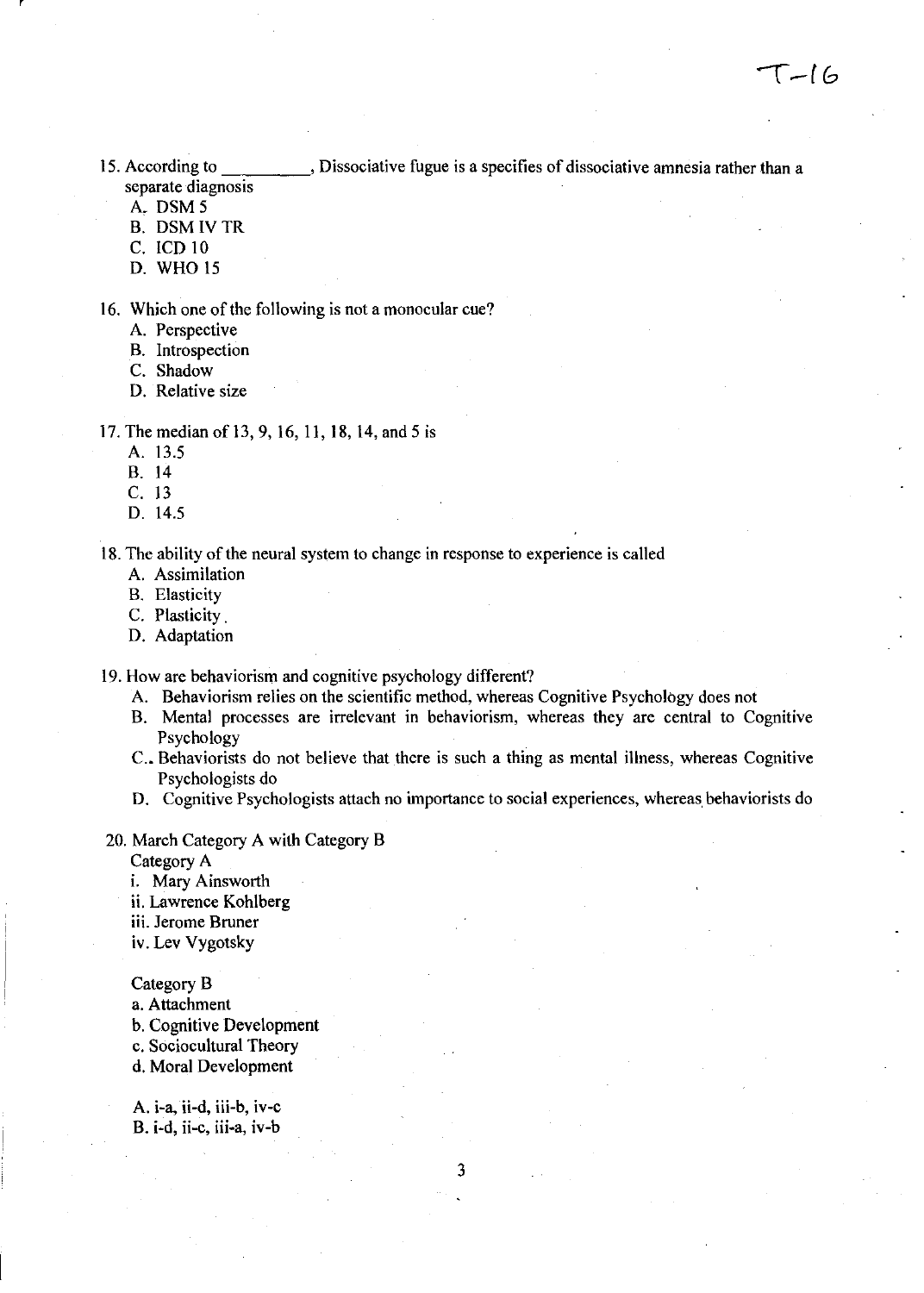C. i-c, ii-d, iii-b, iv-a D. i-a, ii-c, iii-d, iv-b

21. Which of the following coefficients of correlation indicates the weakest relationship?

- A. 0.08
- B. -0.18
- C. -0.&0
- D. .80
- 22. A cognitive structure that helps us perceive, organize, process; and utilize information is called A. Grouping
	- B. Equilibration
	- C. Schema
	- D. Retrieval

23. What is the condition that involves seeing, hearing, feeling, smelling or tasting something in the absence of external stimuli, yet they seem very real to the person experiencing them?

A. Hallucination

- B. Disorganized Speech
- C. Illusion
- D. Delirium
- 24. The standard deviation is equal to
	- A. The average absolute deviation from the mean
	- B. The average deviation from the mean
	- C. The average squared deviation from the mean
	- D. The mean deviation from the average
- 25. Lakshmi has difficulty enunciating words correctly and speaks in a slow and labored way; her speech often makes sense, but it includes only key words. Which part of Lakshmi's brain is .damaged?
	- A. Wernick's Area
	- B. Broca's Area
	- C. Temporal Lobe
	- D. Occipital Lobe
- 26. Research suggests that the mere sight of a weapon can
	- A. Elicit frustration
	- B. Increase aggression
	- C. ,Prevent violence
	- D. Produce catharsis

27. Which one of the following is not a dimension of Eysenck's Personality theory?

- A. Introversion/Extroversion
- B. Neuroticism/Stability
- C. Agreeableness/Unpleasantness
- D. Psychoticism/Normality

28. The perspective that suggests that people's thoughts and beliefs are a central component of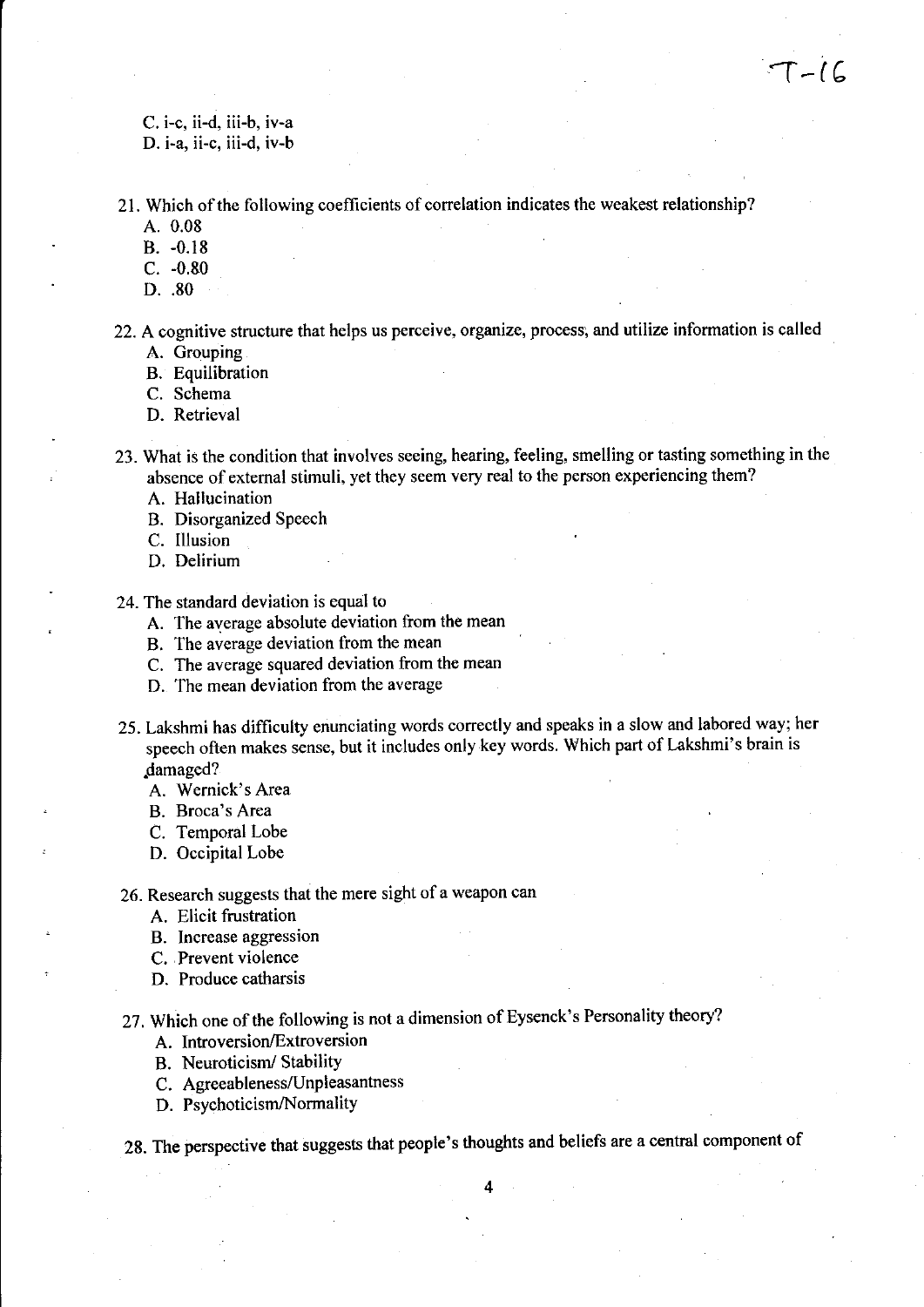- A. Psychoanalytic
- B. Behavioural
- C. Cognitive
- D. Eclectic

29. Mr. Clever recently joined a new political party. He is struggling to remember the names of the members of his new party because he keeps mixing them up with the names from his previous party. Mr. Clever's problem illustrates the operation of

 $\Gamma -$ [6

- A. Retroactive interference
- B. Proactive interference
- C. Transfer-inappropriate processing
- D. Parallel distributed processing
- 30. Which of the following is a true statement regarding Francis Galton?
	- A. He advocated the development of special programs to tap the intellectual potential of slow learners
	- B. He developed tests for children who were unable to profit from a normal education
	- C. He took the position that intelligence is more a matter of environment than heredity
	- D. He took the position that intelligence is largely determined by heredity
- 31. **In** research on the need for achievement, individual differences are usually measured
	- A. By observing subjects' actual behavior in competitive situations
	- B. By interviewing subjects about their achievement needs
	- C. With the Thematic Apperception Test
	- D. With the Minnesota Multiphasic Personality Inventory
- 32. According to Psychologists, flashbulb memories are
	- A. Relatively pure, unanalyzed representations of incoming information
	- B. Memories of factual information and knowledge about the words in general
	- C. Unrehearsed memories of how to execute complex tasks and behaviours
	- D. Unusually vivid and accurate memories of dramatic event
- 33. If you were to use Vicks to elicit sneezing in your conditioning study. Vicks would be considered  $a(n)$  ?
	- A. Conditioned Stimulus
	- B. Unconditioned Stimulus
	- C. Conditioned Response
	- D. Unconditioned Response
- 34. Which of the following would not be an example of a semantic memory?
	- A. Knowing that Planets move around Sun
	- B. Remembering the definition of "well-being"
	- C. Knowing the formula for standard deviation
	- D. Knowing where you had dinner
- 35. A Psychological state that includes subjective experience, bodily arousal, overt behavior and specific mental processes is called

- A. A motive
- B. A drive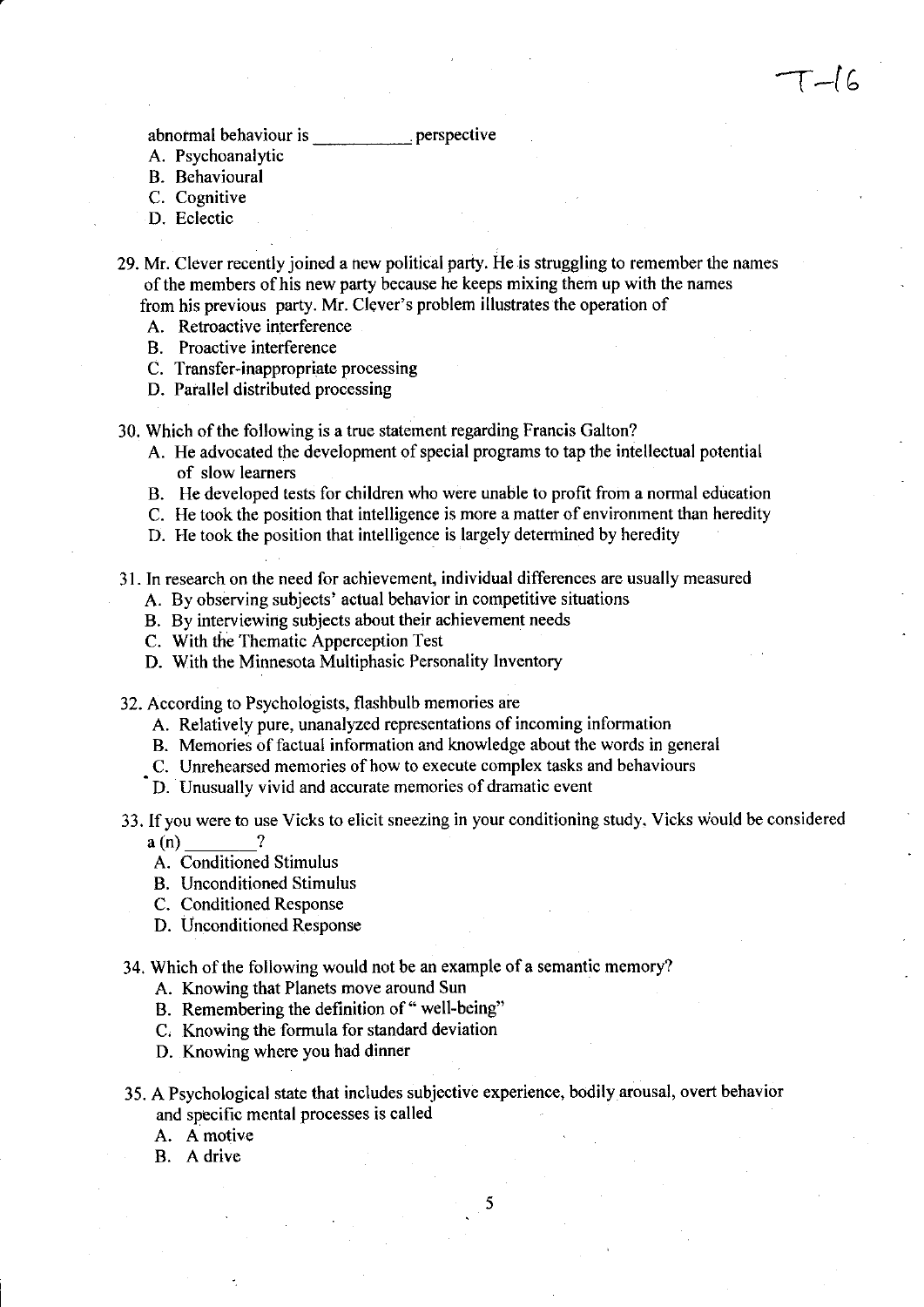C. An emotion

r

- D. An instinct
- 36. Which of the following are some of the psychological causes of mental disorders? a. Personality factors; b. War; c. Psychological trauma; d. Social change; e. Neglect; f. Low socio-economic status; g. Loss; h. Famine
	- A. a, c, e, g B. b, d, f, g, h C. a, b, d, f, g, h D. b, c, d, e, f, g, h
- 37. "It is behavior that can be observed that should be studied, not the suspected inner workings of the mind." This statement was most likely made by someone with which perspective?
	- A. Cognitive perspective
	- B. Neuroscience perspective
	- C. Humanistic perspective
	- D. Behavioural perspective

#### 38. Match *Category A* with *Category B*

*Category A* 

- i. An unpleasant stimulus is presented to decrease behaviour
- ii. An unpleasant stimulus is removed to increase behaviour
- iii. A pleasant stimulus is presented to increase behaviour
- iv. A pleasant stimulus is removed to decrease behaviour

#### *CategoryB*

- a. Positive reinforcement
- b. Negative reinforcement
- c. Positive punishment
- d. Negative punishment
- A. i-c, ii-b, iii-d, iv-a
- B. i-c, ii-d, iii-b, iv-a
- C. i-c, ii-d, iii-a, iv-b
- D. i-c, ii-b, iii-a, iv-d
- 39. "Children who watch violent movies will become more aggressive compared to those who do not watch violent movies." The above is  $a(n)$

A. Theory

- B. Scientific problem
- C. Hypothesis
- D. Research objective
- 40. According to Lazarus, the degree to which a potential stressor will reduce stress depends on the role of which psychological process?

- A. Coping
- B. Appraisal of prior experience
- C. Sympathetic activation
- D. Appraisal of stressor and how to cope with it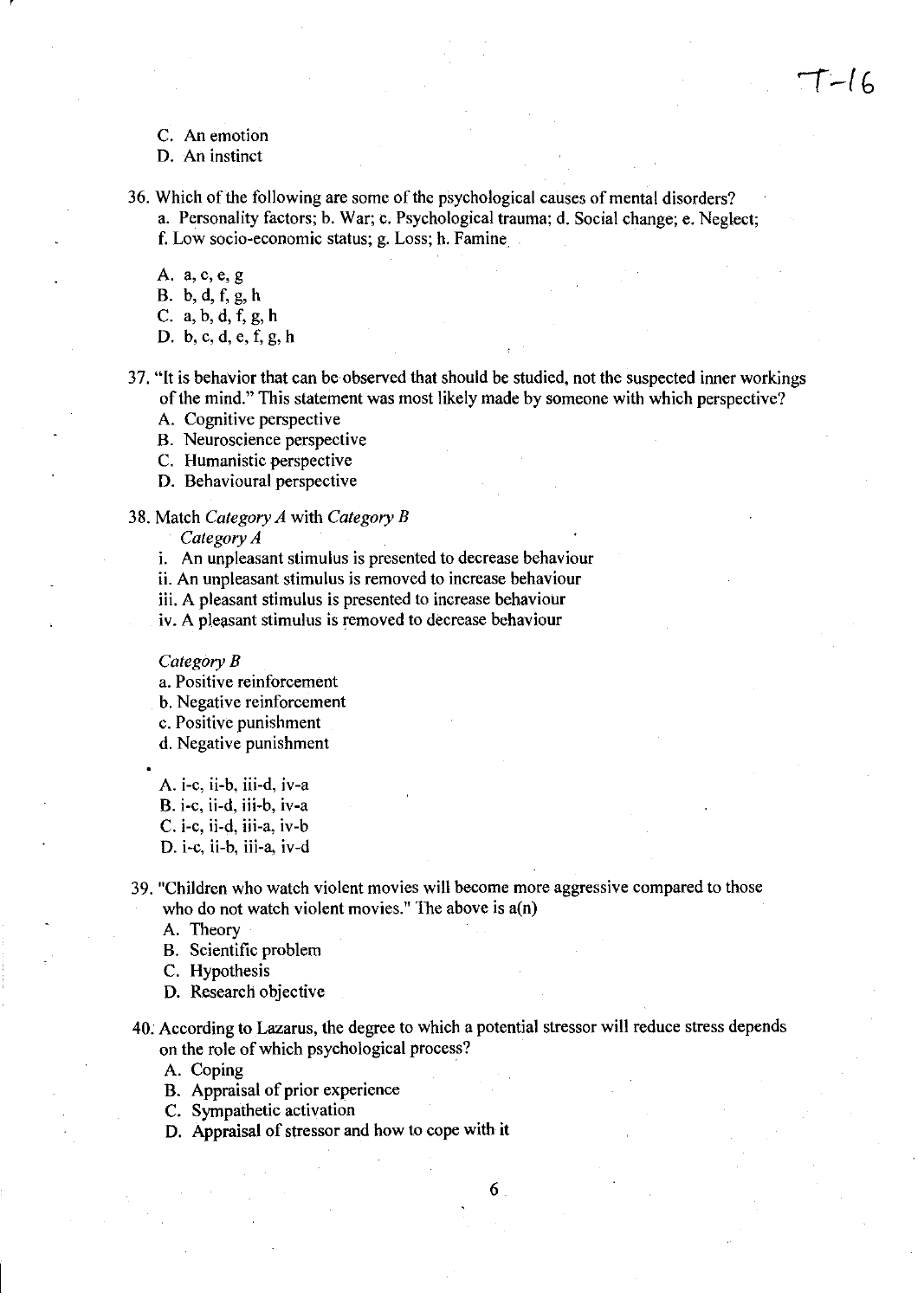41. Our knowledge that man is mortal that the star shines in the night, and that  $2 \times 2 = 4$ is contained in our memory

- A. Structural
- B. Procedural
- C. Implicit
- D. Semantic

42. A social theory of aging that states that declines in social interaction in late adulthood are due to mutual withdrawal between older adults and society in anticipation of death

- A. Activity theory
- B. Differentiation theory
- C. Disengagement theory
- D. Dependency theory
- 43. Which theory proposes that sexual attitudes and behaviours are the result of cultural forces and socialization?
	- A. Attachment theory
	- B. Evolutionary theory
	- C. Social construction theory
	- D. Social exchange theory
- 44 Dinesh is a software expert and develops customized packages for his clients. Though he was employed with a top rated organization, he was blacklisted on several occasions by his clients for being fussy about place of meetings. He would meet them only if they come down to meet him in his office from any place in the world. He will not fly to their places nor would he meet them in their sky scraper offices even if it is the same city. Only exception he would offer is that they can meet in any ground floor office ifhe had to meet them in the same city. What is the possible problem Dinesh may be diagnosed with?
	- A. Panic
	- B. Anxiety
	- C. Nichtophobia
	- D. Acrophobia
- 45. The link between physical punishment and subsequent aggressive behaviour is probably best explained by
	- A. Observational learning
	- B. Noncontingent reinforcement
	- C. Resistance to extinction
	- D. Classical conditioning
- 46. Gestalt Psychology served as a precursor for what is now known as
	- A. Psychoanalysis
	- B. Cognitive Psychology
	- C. Behavioural Psychology
	- D. Social Psychology
- 47. A central nervous system disease that occurs because the protective myelin sheath becomes inflamed is known as

- A. Parkinson's disease
- B. Poliomyelitis
- C. Multiple sclerosis
- D. Huntington's disease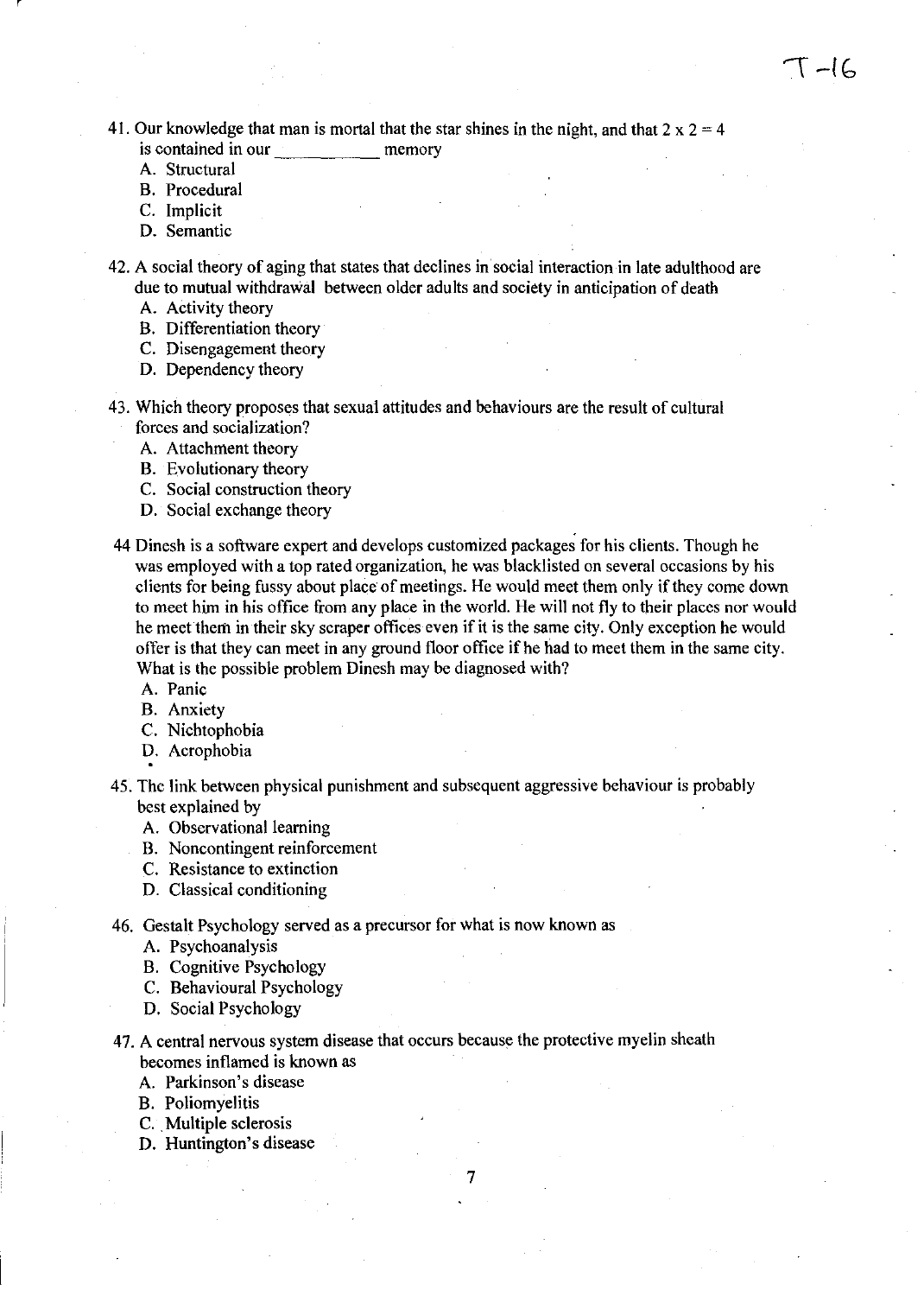#### 48. Match Category A with Category B

Category A i. Robert Plutchik ii. Richard Lazarus iii.Ekman & Friesen iv. Robert W. Leeper

Category B

a. Six basic emotions b. Wheel of emotion

c. Motivation theory of emotion

d. Cognitive appraisal

A. i-b, ii-d, iii-a, iv-c

B. i-b,ii-d, iii-c, iv-a

C. i-b, ii-a, iii-d, iv-c

D. i-b, ii-c iii-d, iv-a

49. Failure to distinguish others' symbolic viewpoints from one's own

A. Personal fables

B. Identity Crisis

C. Self- fulfilling prophecy

D. Egocentrism

50 What aspect of intelligence is at its peak in middle adulthood?

A. Fluid intelligence

B. Practical problem solving

C. Flexible thinking

D. Processing speed

51. The mean of a normally distributed variable is equal to

A. One

B. Zero

C. The Standard Deviation

D. The Variance

52. A friend tells you, "I know exactly where I was and what I was doing when I heard that terrorist attack happened". What is this type of memory phenomenon called?

 $T-l6$ 

A. Flashbulb memory

B. Semantic memory

C. Longterm memory

D. Processing memory

53. When Sony does well on a test, she claims responsibility for the success, but when she does poorly on a test, she denies responsibility and blames her Professor for giving a difficult test. This is an example of

A. A positive illusion

B. Over justification effect

C. Self-reference effect

D. Self-serving bias

8.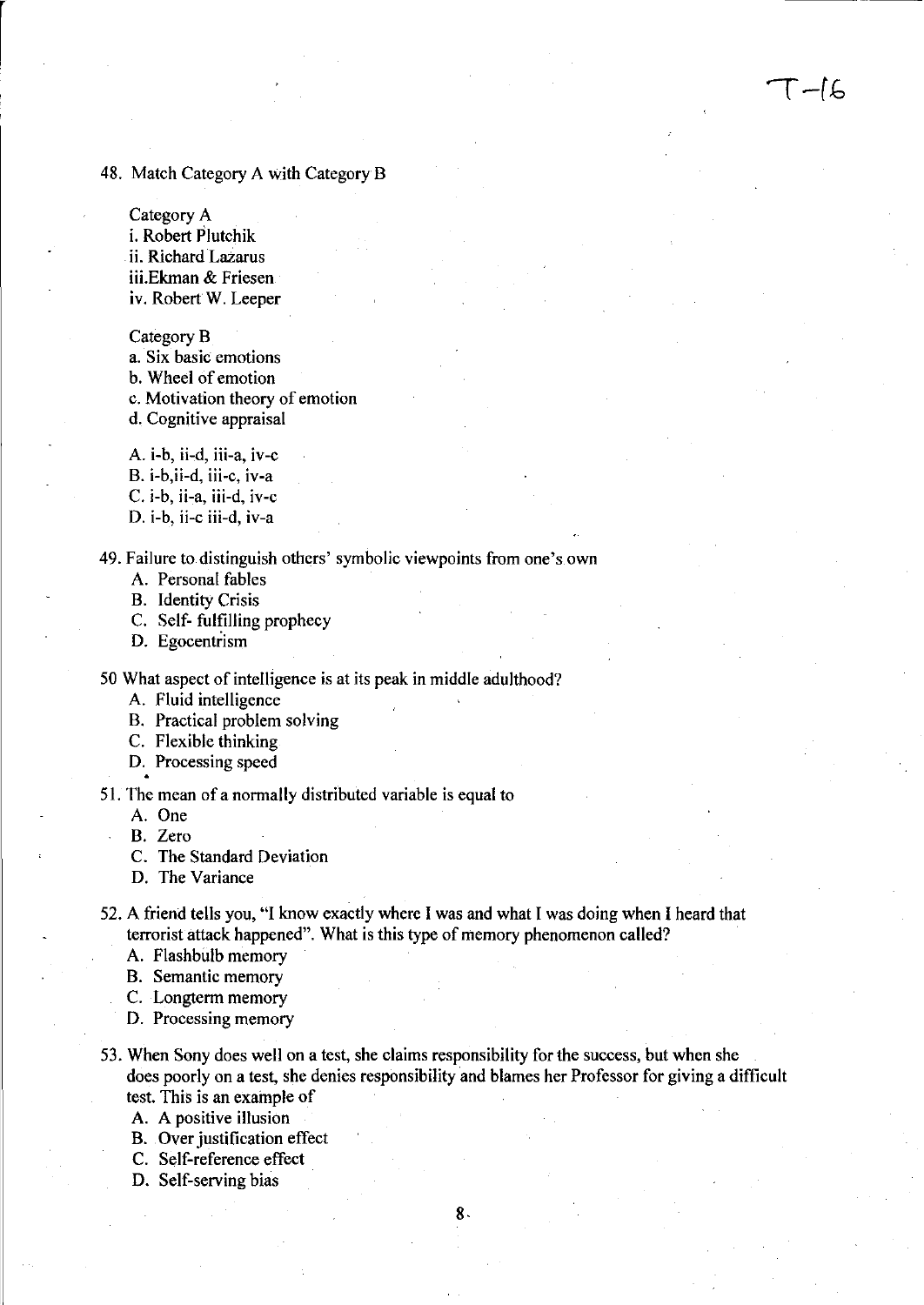$T-lc$ 

54. The results from Milgram's experiments are generally taken to show that

- A. Males are more physically aggressive than females
- B. People can be rude and sadistic
- C. People are often resistant to social pressures
- D. Situational pressures can overwhelm individual differences
- 55. Self- regulation is most similar to which of the following concepts?
	- A. Self-awareness
	- B. Self-consciousness
	- C. Self-control
	- D. Self-esteem
- 56. Ram says he values the environment. Someone reminds Ram that he litters, wastes water, eats a lot of food and wastes it, drives a gas-guzzling car and never uses public transportation. Ram feels a certain amount of mental discomfort, known as
	- A. Attitudes
	- B. Cognitive Dissonance
	- C. Social influence
	- D. Mere exposure effect
- 57. If the long tail of a distribution points to the left, we say that it is
	- A. Positively skewed
	- B. Negatively skewed
	- C. Symmetric
	- . D. Curvilinear
- 58. The autokinetic effect is a (n)
	- A. False group consensus
	- B. Group norm
	- C. Illusion of perceived movement
	- D. Influential bias in social influence
- 59. Around the period of Renaissance, the German physician and writer who in his book argued that a considerable number of those people who were imprisoned, tortured and burnt for witchcraft, were mentally unbalanced and hence not responsible for their actions, was
	- A. Johann Weyer
	- B. Galen
	- C. Hippocrates
	- D. Avicenna

60. Actual competence and performance of an older adult, as distinguished from chronological age

- A. Optimal aging
- B. Functional age
- C. Secondary aging
- D. Productive age
- 61. Which of the following theory proposes that people blame their problems and misfortunes on outgroups?
	- A. Catharsis theory
	- B. Scapegoat theory
	- C. Realistic conflict theory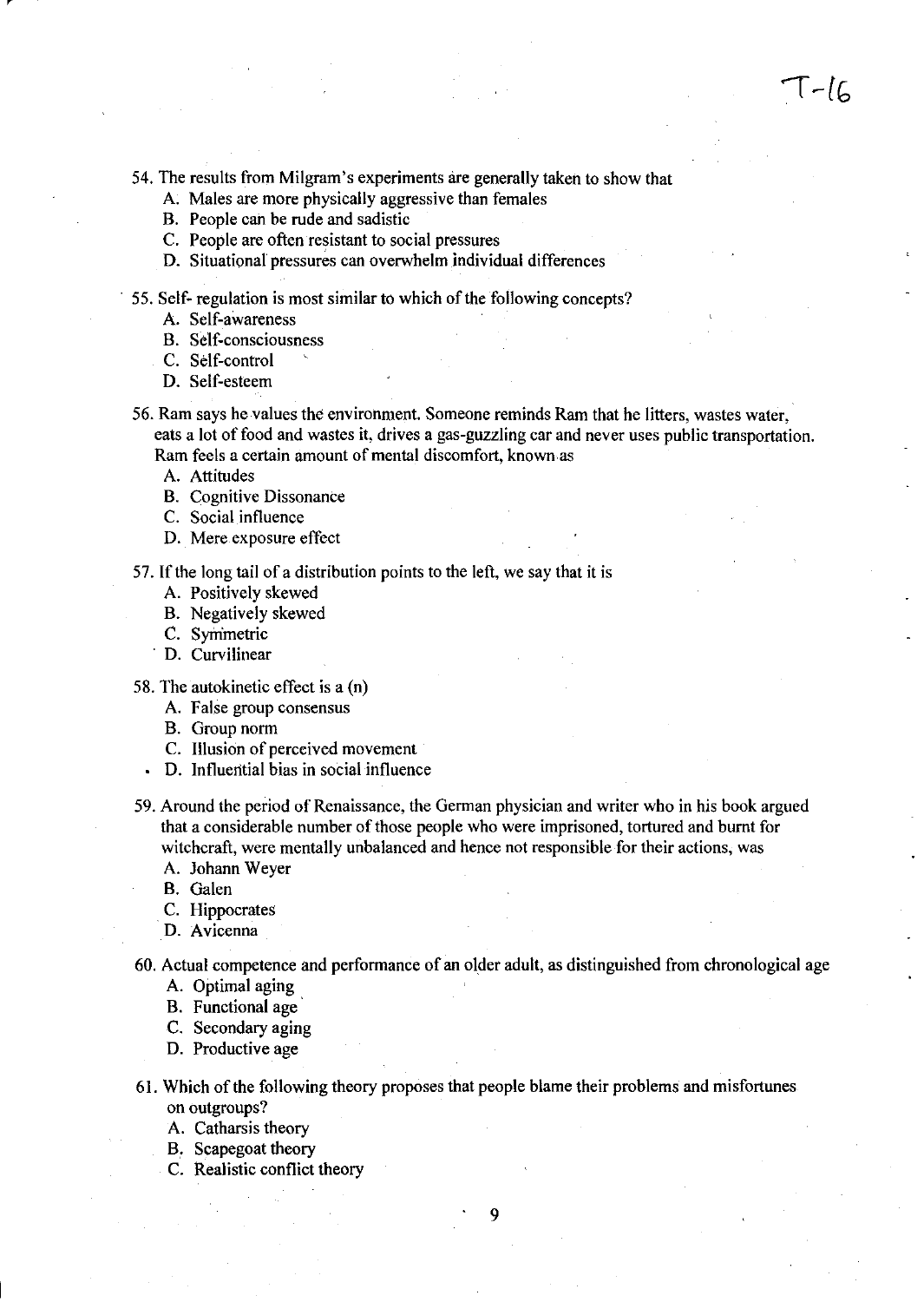#### D. Deprivation theory

- 62. What are the disorders which appear to be ways of avoiding anxiety and stress and of managing life problems that threaten to overwhelm the person's usual coping resources, by escaping from his or her own autobiographical memory, or personal identity?
	- A. Dissociative disorders
	- B. Associative disorders
	- C. Identification disorder
	- D. Disorganized disorders
- 63. Professor Andrew fmds that having other faculty members observe his class affects his lectures. This improvement is the result of
	- A. Evaluation apprehension
	- B. Mere presence
	- C. Social loafing
	- D. Ostracism
- 64. "Opening up" and writing expressively about life problems in a systematic way does seem to be an effective therapy for many people with illnesses. This refers to
	- A. Bibliotherapy
	- B. Stimulus log method
	- C. Emotional disclosure
	- D. Catalytic Catharsis
- 65. Who among the following first published the Social Psychology experiment?
	- A. Floyd Allport
	- B. Gordon Allport
	- C. Max Ringelmann
	- D. Norman Triplett
- 66. Anjana scored 55 on the statistics examination. The class average was 50 with a standard • deviation of 5. Anjana's z-score on the examination was
	- A. +1
	- B. -1
	- C. 0
	- D. 5
- 67. Attribution of success to external factors, such as luck, and failure to low ability, which cannot be improved through effort
	- A. Mastery-oriented attributions
	- B. Vulnerability
	- C. Learned Helplessness
	- D. Hopelessness
- 68. In the latest version DSM-5, Somatization disorder was combined with undifferentiated somatoform disorder to become , a diagnosis which no longer requires a specific number of somatic symptoms
	- A. Somatic symptom disorder
	- B. Symptomatic Somatic disorders
	- C. Customized Somatization disorder
	- D. Non specific Somatic disorder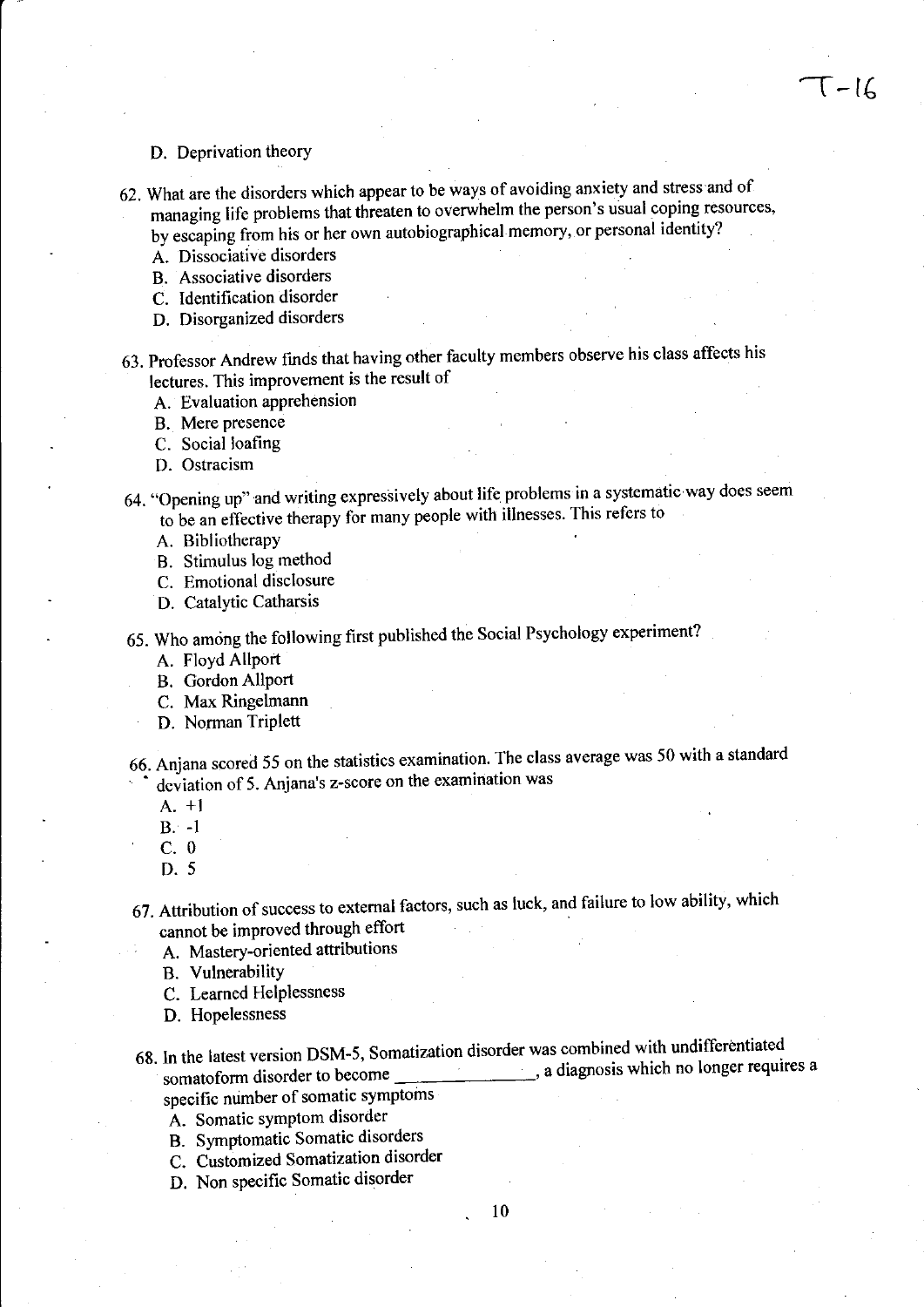69. Treating everyone as a member of your ingroup is known as

- A. Diffusion of responsibility
- B. Moral inclusion
- C. Kin selection

,

- D. Pluralistic ignorance
- 70. Which of the following is an explanation of the fast-approaching deadline technique?
	- A. Capturing and disrupting attention
	- B. Commitment and consistency
	- C. Reciprocity
	- D. Scarcity
- 71. A persistent, unwanted thought or idea that keeps recurring is termed as ; and an ; and an irresistible urge to repeatedly carry out some act that seems strange and unreasonable is termed as
	- A. Compulsion, Obsession
	- B. Obsession, Compulsion
	- C. Anxiety, Panic
	- D. Catastrophization, Selective abstraction
- 72. An extended state of intense, wild elation and emotional heights with a feeling of intense happiness, power, invulnerability and energy and involving in wild schemes believing that they will succeed in anything they attempt, indicates which of the following?
	- A. Positive Psychological states
	- B. Delirium
	- C. Mania
	- D. Induced euphoria

73. In a classic experiment with lines of different lengths, Solomon Asch found that·

- A. ·One person's judgment can be influenced by the judgment of others
- B. Large groups of people tend to overestimate the lengths of lines
- C. Large groups of people tend to underestimate the length of lines
- D. Perceptual judgment is influenced by socialization process
- 74. Down syndrome is a type of mental retardation caused by a trisome in
	- A. Sex chromosomes
	- B. Genetic inheritance
	- C. DNA molecule
	- D. Chromosome 21
- 75. In a learning experiment, the effect of practice on performance is studied. In this, the performance is an example of a
	- A. Independent variable
	- B. Dependent variable
	- C. Extraneous variable
	- D. Confounding variable

11·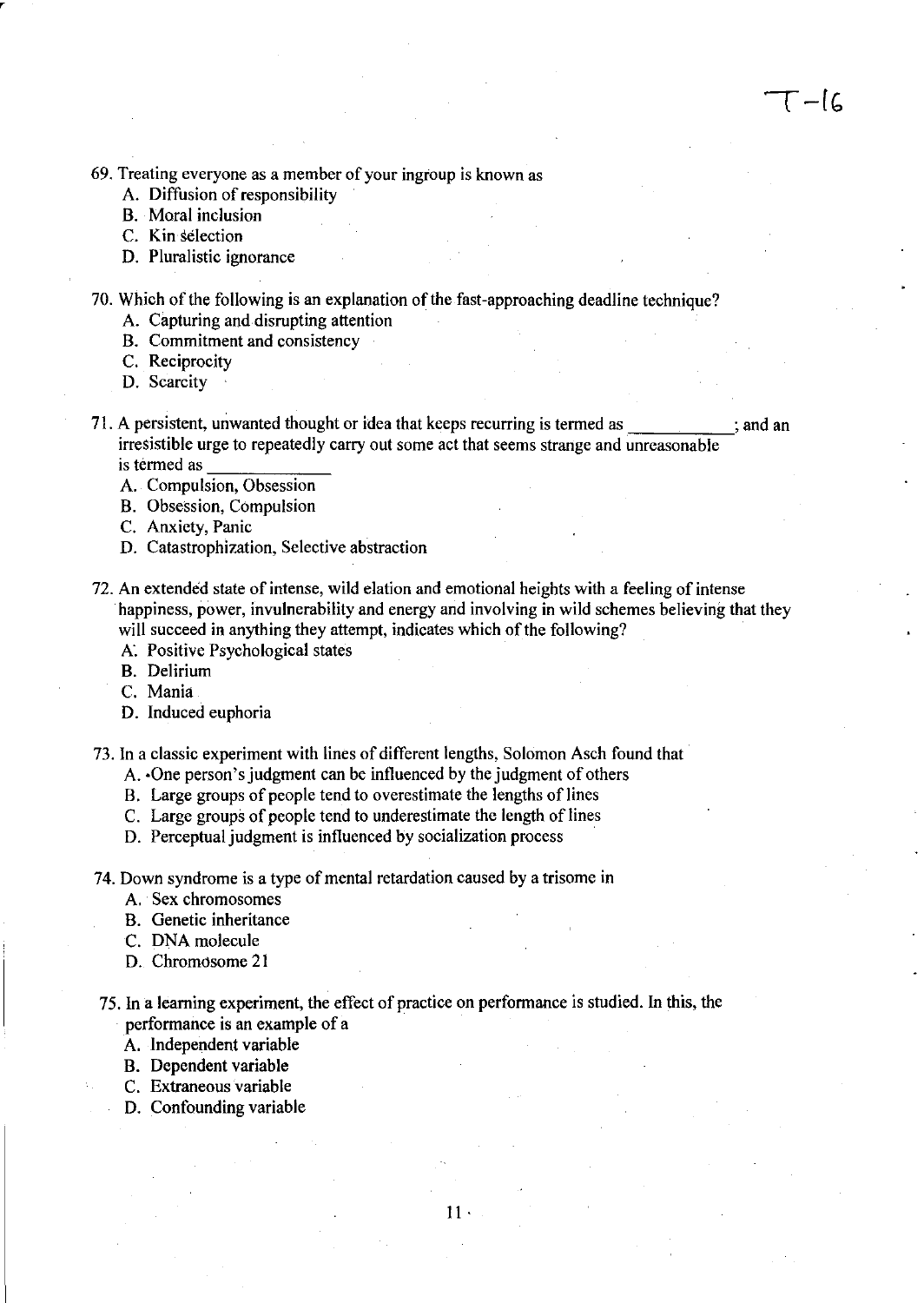#### SECTION-B

76. Choose the synonym for the following words written in bold

He ended his speech on a supercilious note which was quite unexpected of a person of balanced and stable temperament

A. Defamatory

- B. Contemptuous
- C. Superfluous ,
- D. Irrelevant
- 77. Choose the correct spelling
	- A. Treacchereous
	- B. Trecherous
	- C. Treacherous
	- D. Trechereous
- 78. Choose the correct sentence
	- A. If the room was brighter, I would have been able to read for a while before bed time
	- B. If the rooms are brighter, I would have been able to read for a while before bed time
	- C. Had the room brighter, I would have been able to read for a while before bed time
	- D. If the room had been brighter, I would have been able to read for a while before bed time

79. Choose the correct word in order to complete the sentence

He is always---------to his uncle because he considers him a ---------fellow.

- A. Disrespectful; venerable
- B. Respectful; dishonorable
- C. Respectful; venerable
- D. Impudent; respectable

## 80. . Choose the antonym for the word Sporadic

- A. Scattered
- B. Regular
- C. Intermittent
- D. Isolated
- 81. Which of the following is correctly spelt?
	- A. Convelacse
	- B. Convalese
	- C. Convalesce
	- D. Convalesse

82. Which part of the following sentence contains error?

- A. All the fumitures have been
- B. sent to the new house
- C. located in
- D. atown
- 83. Which of the following best expresses the meaning of *stupor?*  A. Feeling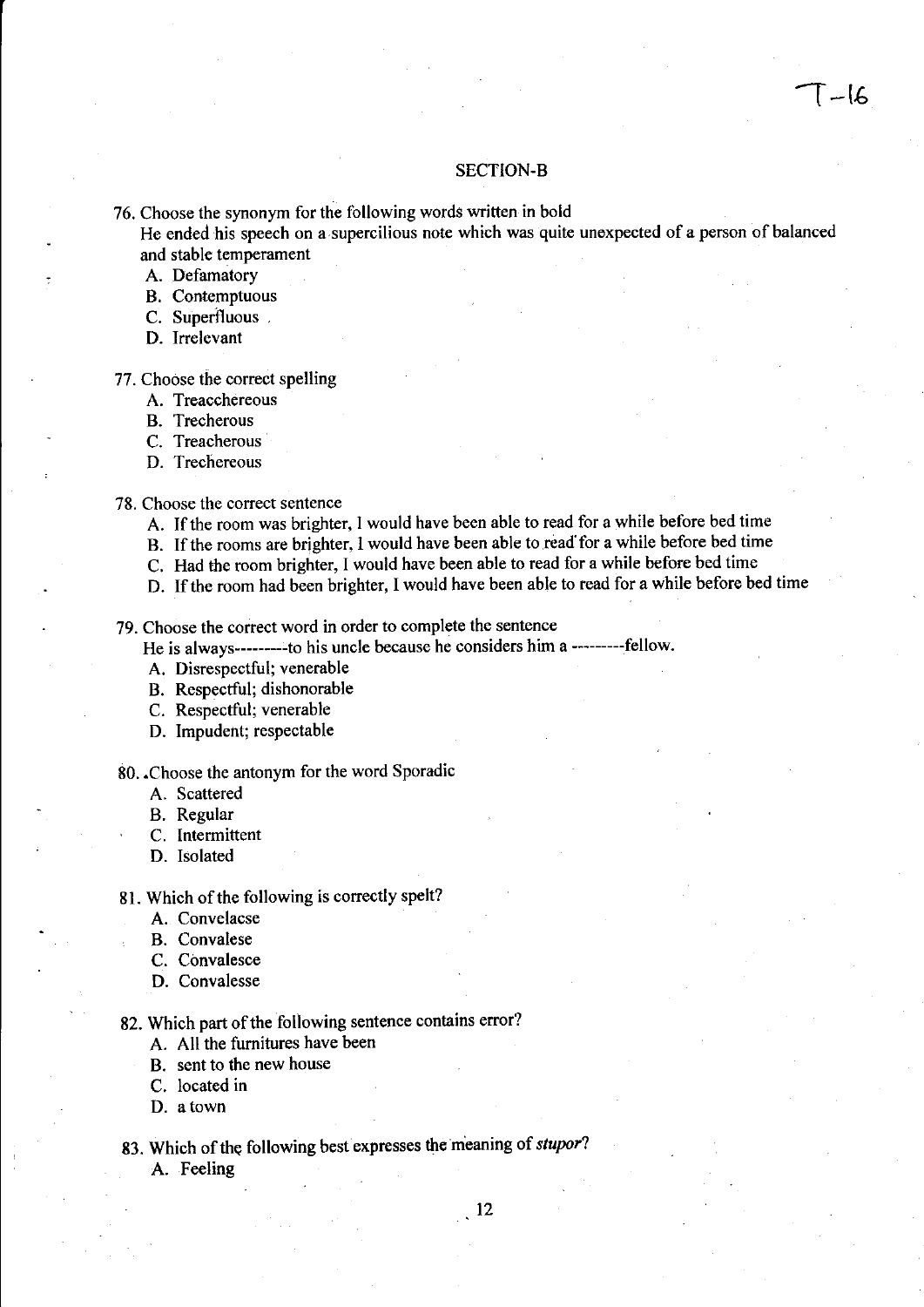$T-lc$ 

- B. Lethargy
- C. Constant
- D. Consciousness

#### 84. Akash devotes much of his time writing

- A. In
- B. On
- C. To
- D. With

#### 85. I said, "You may need help."

Which of the alternatives best expresses the indirect speech of the above sentence?

- A. I said to her that she may need help
- B. I said to her that you might need help
- C. ] said to her that she might need help
- D. I said to her that she needed help

#### 86. Which of the following is correct?

- A. Three of the thieves have escaped and only one captured·
- B. Three of the thieves have escaped and one only was captured
- C. Three of the thieves has escaped and only one has been captured
- D. Three of the thieves have escaped and only one has been captured

87. The soldier died \_\_\_\_\_ his own sword, whereas the king died \_\_\_\_\_\_ his wounds

- A. By,on
- B. Of, from
- C. By, from
- D. Of, by

#### 88. Choose the correct answer:

- :It since morning'.
- A. Rained
- B. Raining
- C. is raining
- D. has been raining

# 89. Choose the correct indirect speech for the following sentence

- He said to me, "I have often told you not to play with fire"
- A. He reminded me often not to play with fire
- B. He reminded me that he had often told me not to play with fire
- C. He reminded me that he told me not to play with fire
- D. He reminded me often that I should not play with fire
- 90. Choose the correct meaning of the following:
	- 'I have it at my finger's ends'
	- A. to hold something
	- B. to control someone
	- C. to know it thoroughly
	- D. to have good grip on objects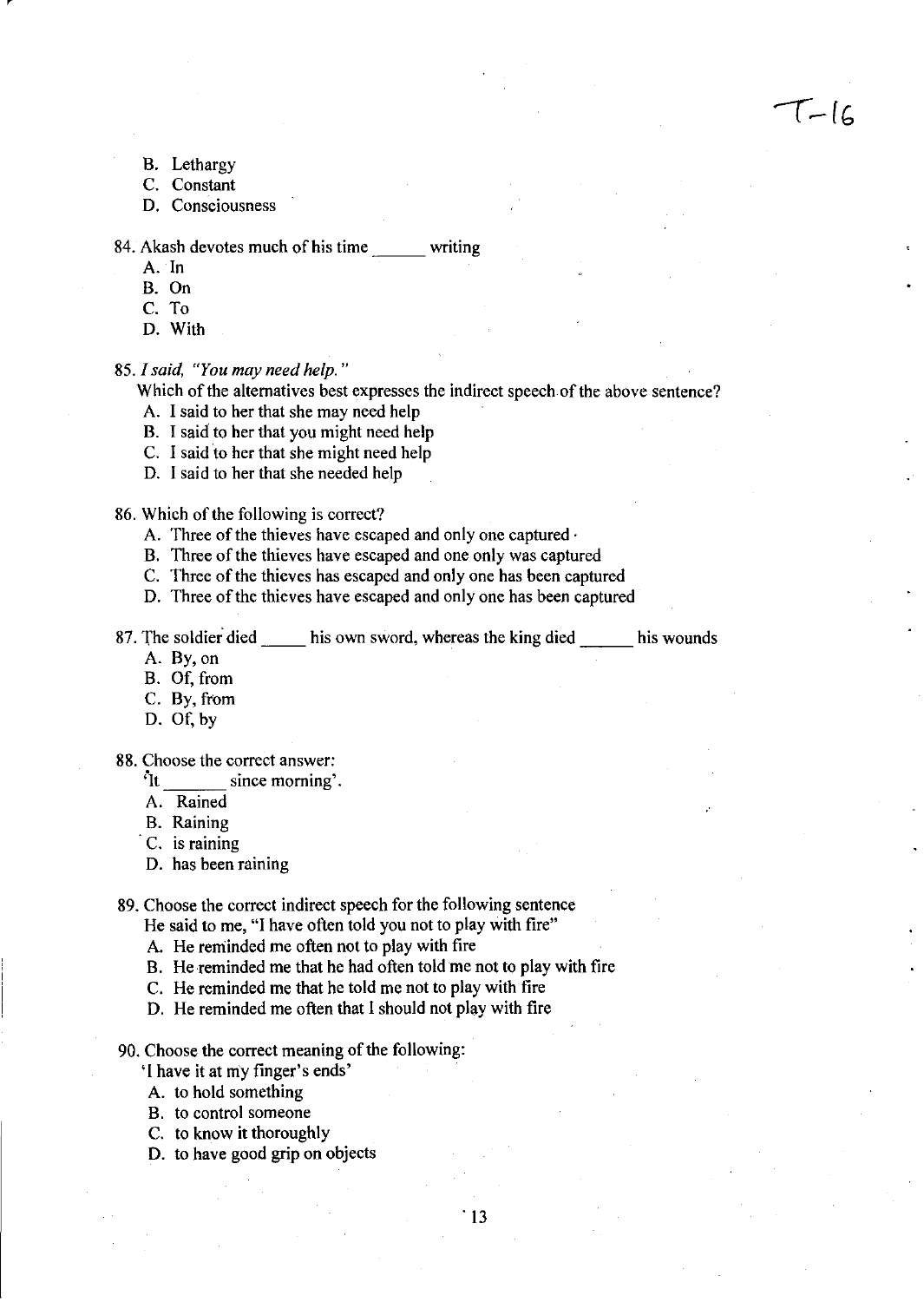- 91. Identify the synonym of Hedonist
	- A. Pleasure seeker

r

- B. Leader showing path
- C. Ultimate position
- D. Psychological intervention to reduce dental pain
- 92. Hegemony refers to
	- A. Lack of clarity in the vision
	- B. Authority over others
	- C. Amount offered as compensation
	- D. Slavery for generations

93. Which of the following words are related to the word Emulate – a. simulate; b. flatter; c. imitate; d. escalate e. pretend

- A. a; b;d
- **B. a;c;e**
- C. b;d
- D. c; d

94. Encompass: Enclose as Endemic:

- A. Epidemic
- B. Academic
- C. Foreign
- D. Indigenous

95. Which of the following is the closest antonym of Equivocal

- A. Ambiguous
- B. Misleading
- C. Clear
- D. Shifty

<sup>1</sup><br>96. Establishing the truth of something is to <u>\_\_\_\_\_\_\_\_\_\_\_\_</u>; Keeping to or complying with Establishing the truth of something is<br>rules, standards is to

 $\mathsf{T} - \mathsf{I} \mathsf{G}$ 

- A. Confirm; conform
- B. Conform; confirm
- C. Establishment; compliance
- D. Reform; perform
- 97. Vikas told his friend from USA who enquired about the weather conditions in Hyderabad and Chennai 'If you expect a cool day during mid-May, it will be an
	- A. Ambivalence
	- B. Anomaly
	- C. Acceptance
	- D. Approbation

98. Which of the following choices gives the nearest meaning to the word in bold? The family members of Veena treated each other with deference

- A. Respect
- B. Vengeance
- C. Hatred

. **14**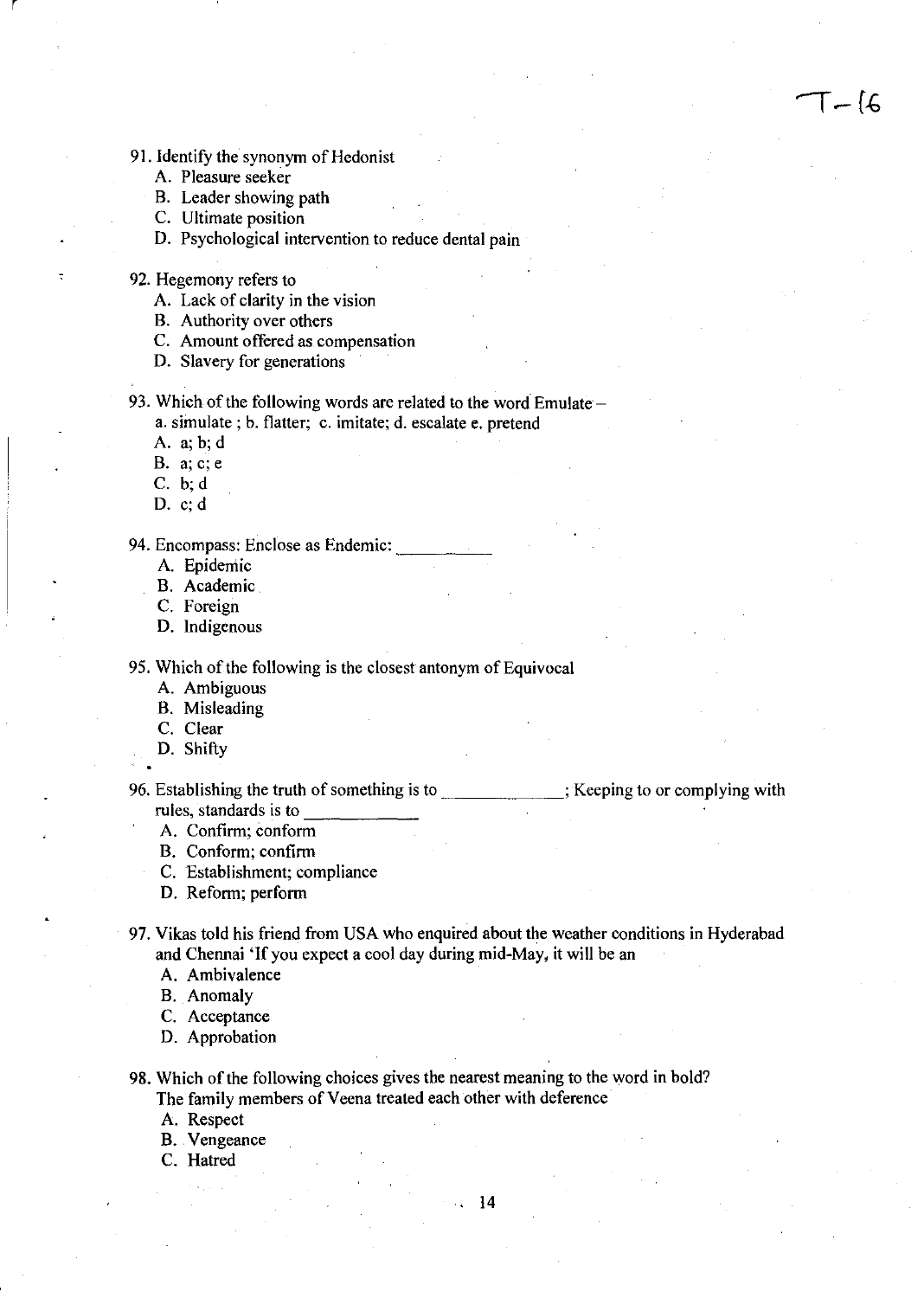### D. Indifference

- 99. Choose the answer that best expresses the meaning of the idiom highlighted in bold font 'Sonu is unable to be consistently employed in any organization for more than a few years as he and his immediate boss are invariably at loggerheads anywhere he works'
	- A. Backstabbing each other
	- B. Away from each other
	- C. Disagreeing on all issues
	- D. Friendly on all issues

100. Choose the answer.that best expresses the meaning of the idiom highlighted in bold font Even as the whole team was arguing aggressively with the others, the leader kept a level head

A. Tried to peep out of the gathering

B. Asked everyone to stand in a level to maintain discipline

 $\mathbb{R}^2$ 

C. Was visible

D. Was sensible